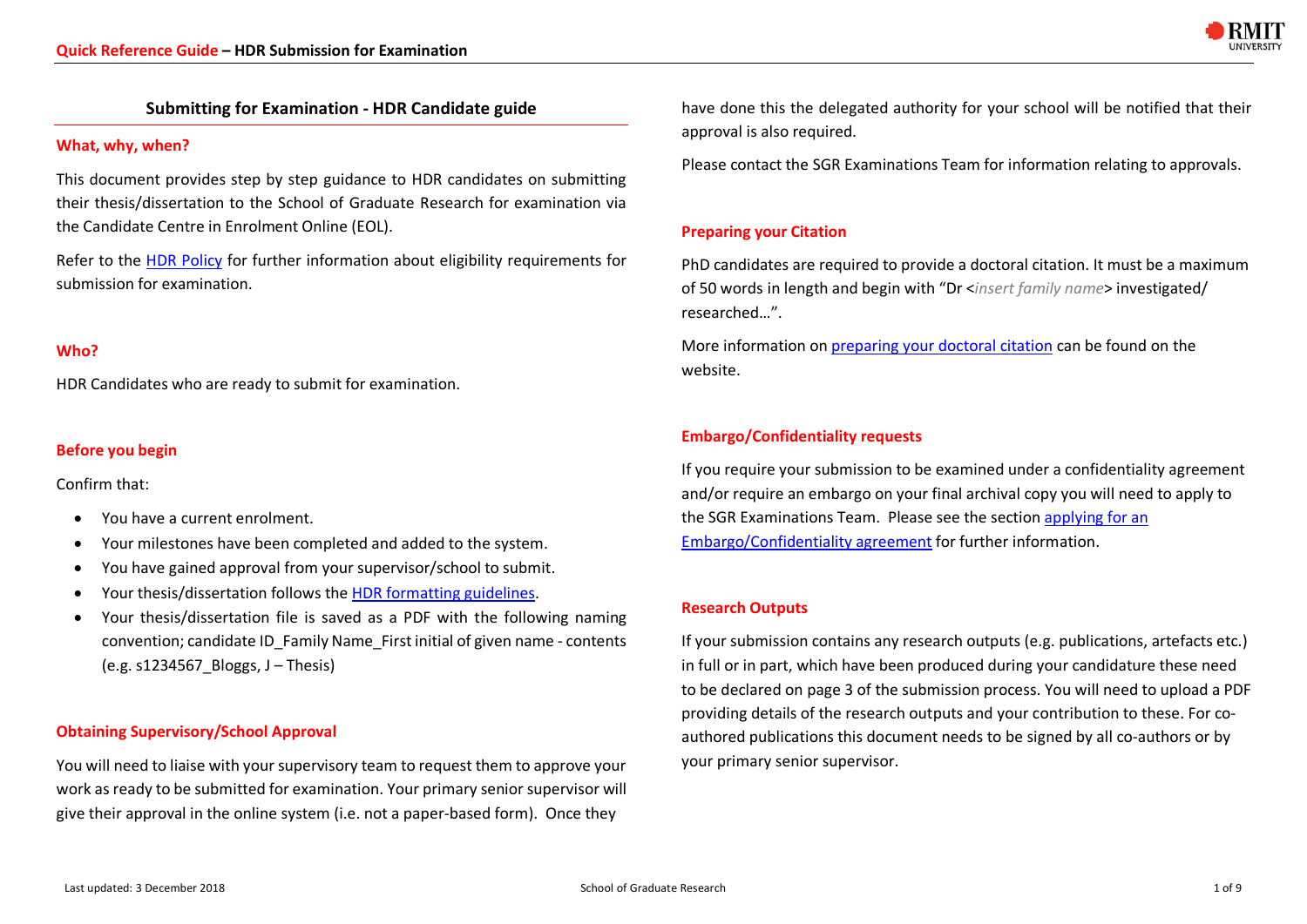

# **Uploading your thesis/ dissertation**

When you are ready to submit for examination sign in to EOL and from the Candidate Centre go to the **Submission and Lodgement** tab.

**EOL – Candidate Centre – submission and lodgement**



Once you have been given supervisory and school approval to submit for examination, a new submission row will appear in the submission grid on the submission and lodgement page.

To begin a new submission for examination, click on the '**New**' button. Once you have started a submission this status will update to **Draft**. (See page 9 for definitions).

#### My student record **Candidate Centre**

#### Candidate summary Submission and Lodgement Submission for examination **Submission eligibility** To submit for examination, you must have met the following requirements - completed all three milestones. - completed the mandatory Research Methods/Strategies course(s) for DR231 - PhD (App Biology & Biotech), and · obtained approval from your Primary Supervisor and School to submit for examin If you are considering submitting for examination without Primary Supervisor and/or School approval, please contact the School of Graduate If you are submitting prior to your early submission date 01/03/2021, please contact the SGR Examinations team **SGR Examinations Team** Email: ser examinations@rmit.edu.au Submission Nbr Type Title Examination **New R** Thirdly Tir

Note: If no active submission row is visible, your primary senior supervisor and/or School have not yet given their approval in the system – please contact your supervisors, school or the SGR Examination Team – sgr.examinations@rmit.edu.au for assistance.

### **Page 1 - Submission requirements**

This page provides details of the formatting requirements of a HDR submission for examination. Please read and then confirm that your submission conforms with the formatting requirements as detailed by the checkbox.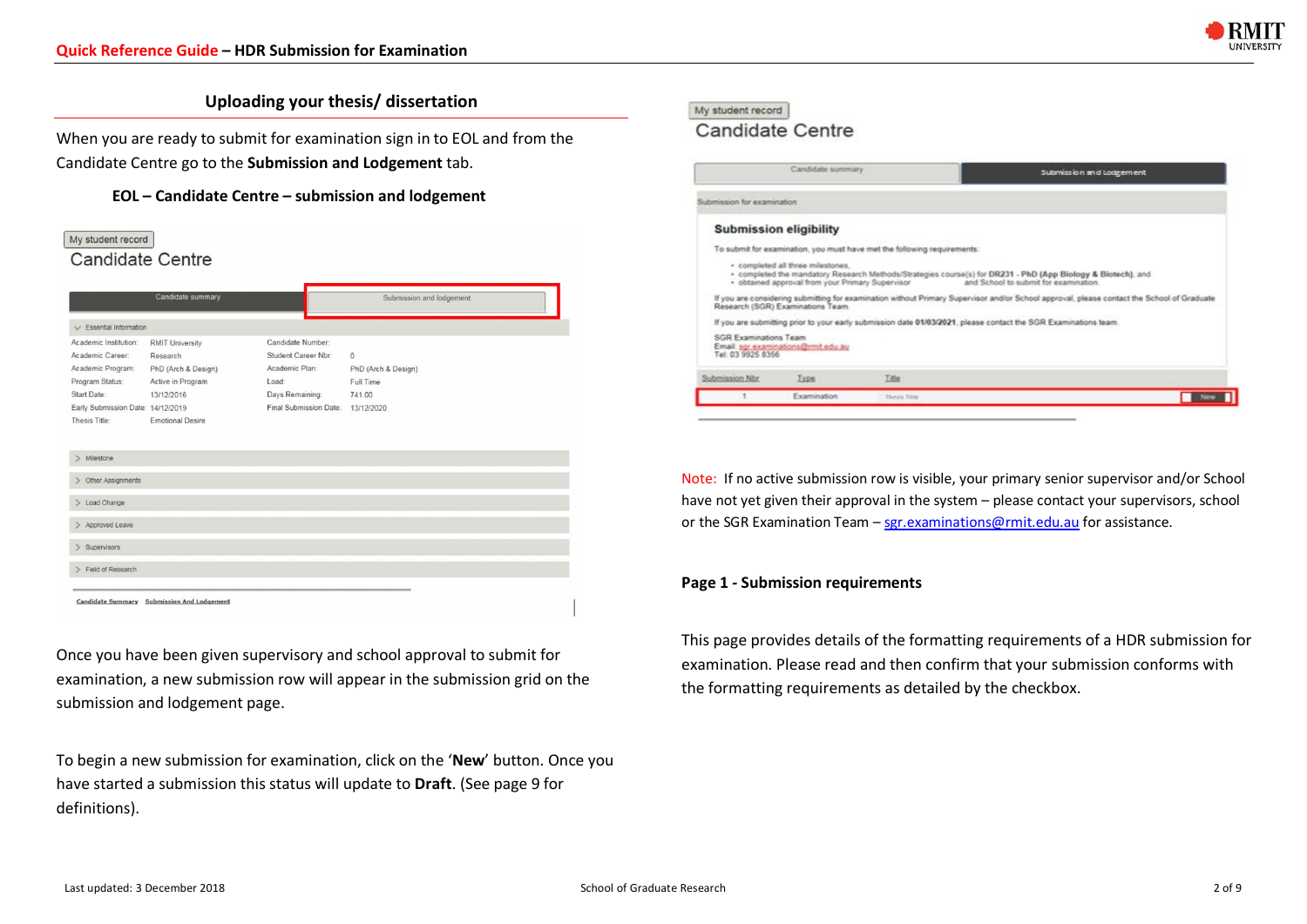

| Submission 1 > Requirements                                                                                                                                                                                                                                                                                                                                                                                                                                                                                                                                                                     | If your submission contains any hard copy artefacts or media files which are too                                  |
|-------------------------------------------------------------------------------------------------------------------------------------------------------------------------------------------------------------------------------------------------------------------------------------------------------------------------------------------------------------------------------------------------------------------------------------------------------------------------------------------------------------------------------------------------------------------------------------------------|-------------------------------------------------------------------------------------------------------------------|
| <b>Submission requirements</b>                                                                                                                                                                                                                                                                                                                                                                                                                                                                                                                                                                  | large to upload, please contact the SGR Examinations Team to arrange transfer<br>via alternative means.           |
| The thesisidissertation shall contain the following, in the order outlined below:                                                                                                                                                                                                                                                                                                                                                                                                                                                                                                               |                                                                                                                   |
| - a RMIT branded cover page, as detailed in the Formatting section of Submitting for examination;<br>· a declaration by the candidate, as detailed in the Formatting section of Submitting for examination:<br>· acknowledgements, if any:<br>· a table of the contents and, where applicable, lists of diagrams, tables, images, etc., contained therein;<br>· a summary (abstract) of the research in no more than 1,000 words;<br>· the main text of the thesis/dissertation:<br>· and a list of references conforming to a recognised international standard appropriate to the discipline. | Submission 1 > Requirements > Submission Upload                                                                   |
| The submission shall be in English and must contain clearly readable font (no smaller than ten point).                                                                                                                                                                                                                                                                                                                                                                                                                                                                                          | * What does your submission consist of?<br><b>SGR Examinations Team</b>                                           |
| Figures, tables, images, etc. must carry a number, a caption and be placed as close to the relevant text as possible. Usually<br>they should be either immediately after or opposite the text.                                                                                                                                                                                                                                                                                                                                                                                                  | E: sgr.examinations@rmit.edu.au<br>п.<br>Thesis/dissertation<br>T: 03 9925 8356<br>Media files (e.g. film, music) |
| The pages of the thesis/dissertation from the (a) title page to (d) table of contents must be numbered in Roman numerals, then<br>commencing with the first page of the (e) summary (abstract) Arabic numerals must be used.                                                                                                                                                                                                                                                                                                                                                                    | Exhibition (e.g. PRS)<br>Date of exhibition (if known):                                                           |
| The letter of approval from an authorised RMIT committee for any research with humans or animals, or involving genetic<br>modification, must be included as an appendix in the work.                                                                                                                                                                                                                                                                                                                                                                                                            | Other, please specify (below)                                                                                     |
| PhD candidates are required to provide a Doctoral Citation which will be used on their final transcript.                                                                                                                                                                                                                                                                                                                                                                                                                                                                                        |                                                                                                                   |
| For any submission including publications, whether they are reproduced in part or in full, they should be acknowledged on the<br>Research outputs page (after the Submission upload page). Please refer to Submitting for examination under the Declaring<br>Research Outputs section for more information.                                                                                                                                                                                                                                                                                     |                                                                                                                   |
| If you have any questions please contact the SGR Examinations Team.                                                                                                                                                                                                                                                                                                                                                                                                                                                                                                                             | * Do you require a hard copy or portable hard drive (e.g. USB) to be sent to the examiners?<br>0.<br>No.          |
| <b>SGR Examinations Team</b>                                                                                                                                                                                                                                                                                                                                                                                                                                                                                                                                                                    | Yes, please specify                                                                                               |
| Email: sgr.examinations@rmit.edu.au<br>Tel: 03 9925 8356                                                                                                                                                                                                                                                                                                                                                                                                                                                                                                                                        |                                                                                                                   |
|                                                                                                                                                                                                                                                                                                                                                                                                                                                                                                                                                                                                 |                                                                                                                   |
| I have read and abided by RMIT's submission for examination requirements.                                                                                                                                                                                                                                                                                                                                                                                                                                                                                                                       |                                                                                                                   |
| Save<br>Cancel<br><b>Previous</b><br>Nex <sup>1</sup>                                                                                                                                                                                                                                                                                                                                                                                                                                                                                                                                           |                                                                                                                   |

Candidate Summary Submit For Examination

Click '**Next'** to proceed to the next page.

Note: each page will autosave when you click on '**Previous**', '**Next**' or '**Cancel**'

#### **Page 2 - Submission upload**

This page is where you will provide information relating to your submission and upload your submission files.

Please provide details of your submission components. If your examination includes an exhibition, please acknowledge this. If the date is not yet confirmed, please tick the box and leave the date blank, SGR will contact your school for further details.

#### **File Upload**

Your thesis/dissertation must be uploaded as a PDF. Please make sure that your thesis/dissertation abides by the formatting requirements as previously detailed.

Please use the naming convention – student ID\_Family name, First initial of given name – contents (e.g. s1234567\_Bloggs, J – Thesis).

If your submission contains any other files for examination these should be uploaded here (except research outputs which should be uploaded in the next page). The system can take a wide range of file types but if you experience any difficulty please contact the SGR Examinations Team.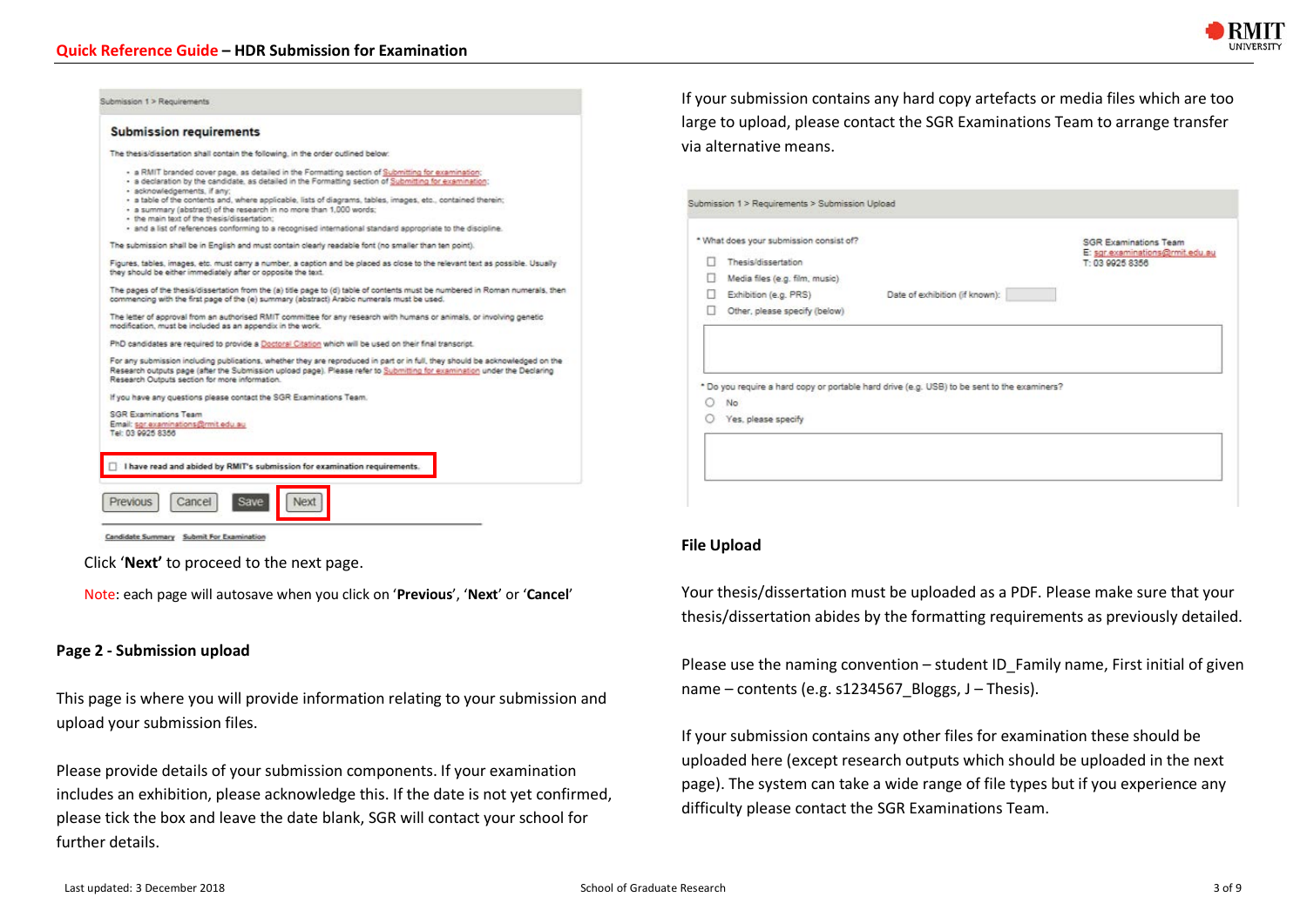

#### File upload for submission 1

| Please ensure all of your files are named according to the following format: | Student ID FAMILY NAME FIRST INITIAL OF GIVEN NAME Description of file contents |                       |
|------------------------------------------------------------------------------|---------------------------------------------------------------------------------|-----------------------|
| e.g. s1234567_BLOGGS_J_Thesis<br>s1234567 BLOGGS J Film                      |                                                                                 |                       |
| Description                                                                  | Attached File                                                                   | Last Update Date/Time |
| s1234567 Bloggs J Thesis.PDF                                                 | s1234567_Bloggs_J_Thesis.PDF_View                                               |                       |

To add a new file, click on '**Add file**', then '**browse**' to locate the file and then '**open**' to upload. You can amend the file description and view the files after they have been uploaded.

Note: If your file is larger than 400 MB you may have difficulty uploading, if you experience any difficulty please contact the SGR Examinations Team who will guide you in how to transfer your files via an alternative method.

#### **Citation**

Doctoral (PhD) candidates only

Note: If you are a Masters by research Candidate you will not see the Doctoral Citation section.

Please enter your Doctoral citation in the box. It should begin with your name, and be a maximum of 50 words in length; e.g. Dr Bloggs researched/investigated/explored …

| conducted / researched | Please enter your doctoral citation below. It must be 50 words maximum and begin with Dr Family name investigated / |  |  |  |
|------------------------|---------------------------------------------------------------------------------------------------------------------|--|--|--|
|                        | e.g. Dr Bloggs investigated                                                                                         |  |  |  |
|                        |                                                                                                                     |  |  |  |
|                        |                                                                                                                     |  |  |  |
|                        |                                                                                                                     |  |  |  |
|                        |                                                                                                                     |  |  |  |
|                        |                                                                                                                     |  |  |  |

Once entered please click '**Next**' to proceed to the next page.

Note: You must upload a least one file and complete all mandatory sections to proceed to the next page.

#### **Page 3 - Research Outputs**

If your submission does not contain any research outputs, please select '**No'** and then click '**Next'** to move on to the next page.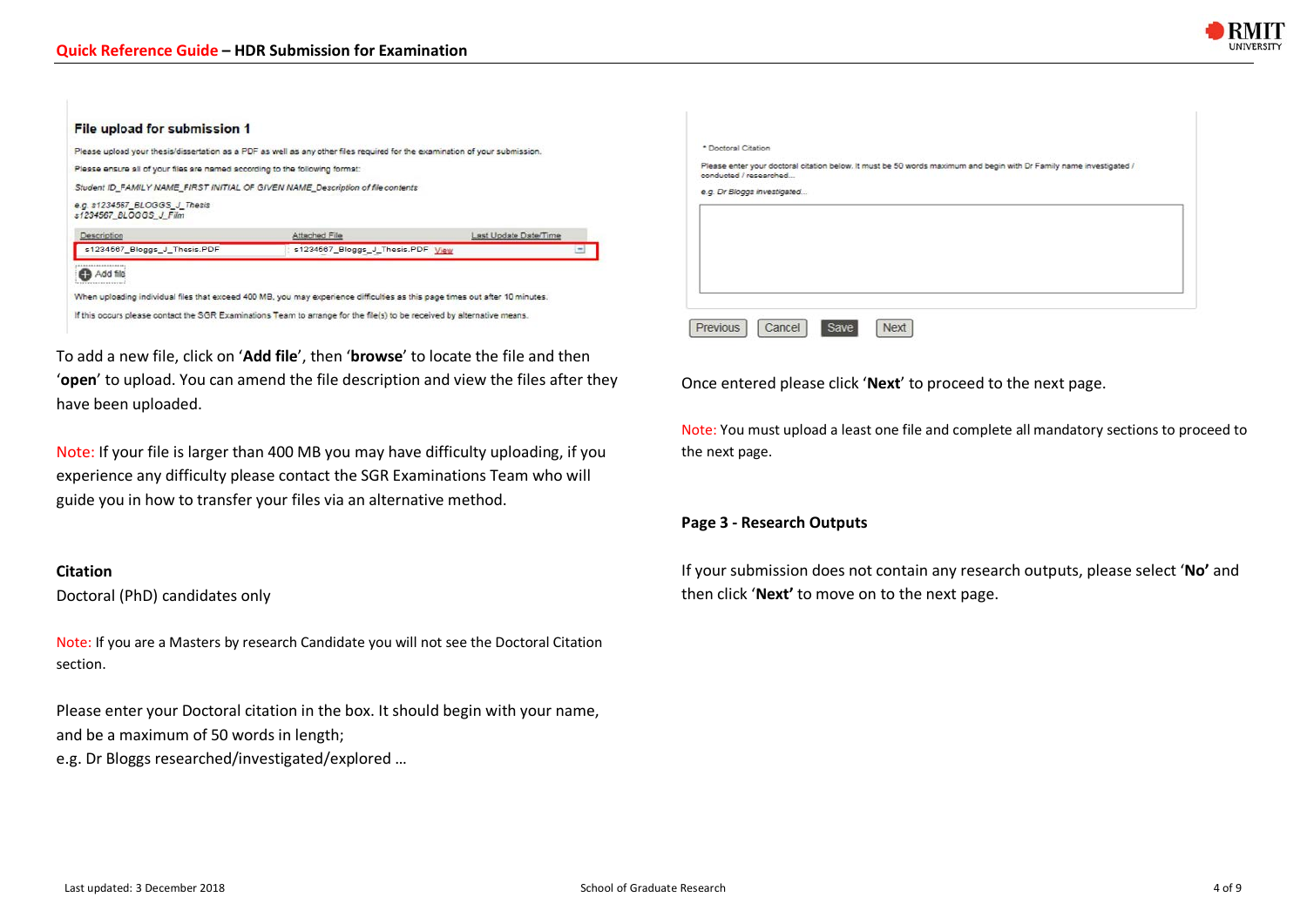

|   | * Do you have any research outputs produced during your candidature? | <b>SGR Examinations Team</b>                      |
|---|----------------------------------------------------------------------|---------------------------------------------------|
| O | No                                                                   | E: sgr.examinations@mit.edu.au<br>T: 03 9925 8356 |
| ∩ | Yes                                                                  |                                                   |
|   | If Yes, what type of research outputs have you produced?             |                                                   |
| п | Publications                                                         |                                                   |
| Ħ | Policy or instruction guide                                          |                                                   |
| u | Other (e.g. artefacts), please specify                               |                                                   |
|   |                                                                      |                                                   |
|   | <b>Previous</b><br>Save<br>Cancel<br><b>Next</b>                     |                                                   |

If your submission contains any research outputs, in full or part, which have been produced during your candidature, these should be declared.

Please select '**Yes'** and provide details. You will need to upload a separate PDF providing details of the research outputs and your contribution to these. For coauthored publications this document will need to be signed by all co-authors or by your primary senior supervisor.

Please see the Declaring research outputs section of the website for further information.

Note: You do not need to upload the research outputs declaration form.

| My student record |  |
|-------------------|--|
|                   |  |

### **Candidate Centre**

| Candidate summary                                                                                                                                         | <b>Submission and lodgement</b>                                                    |
|-----------------------------------------------------------------------------------------------------------------------------------------------------------|------------------------------------------------------------------------------------|
| Submission 2 > Requirements > Submission Upload > Research Outputs                                                                                        |                                                                                    |
| * Do you have any research outputs produced during your candidature?<br>O<br>No<br>$\circledcirc$<br>Yes                                                  | <b>SGR Examinations Team</b><br>E: sgr.examinations@rmit.edu.au<br>T: 03 9925 8356 |
| If Yes, what type of research outputs have you produced?                                                                                                  |                                                                                    |
| Publications                                                                                                                                              |                                                                                    |
| Policy or instruction guide                                                                                                                               |                                                                                    |
| Other (e.g. artefacts), please specify                                                                                                                    |                                                                                    |
| Upload your research outputs for submission 2                                                                                                             |                                                                                    |
| Please upload a PDF file containing a list of your research outputs (including bibliographical details) which states your<br>contribution to each output. |                                                                                    |
| This document must be signed by yourself, and if you have co-authored outputs it must also be signed by all co-authors or by<br>your Primary Supervisor.  |                                                                                    |
| Please ensure your file is named according to the following format:                                                                                       |                                                                                    |
| Student ID_FAMILY NAME_FIRST INITIAL OF GIVEN NAME_Research_Outputs                                                                                       |                                                                                    |
| e.g. s1234567_BLOGGS_J_Research_Outputs                                                                                                                   |                                                                                    |
| <b>Attached File</b>                                                                                                                                      | Last Update Date/Time                                                              |
| <b>CD</b> Add file                                                                                                                                        |                                                                                    |
| When uploading individual files that exceed 400 MB, you may experience difficulties as this page times out after 10 minutes.                              |                                                                                    |
| If this occurs please contact the SGR Examinations Team to arrange for the file(s) to be received by alternative means.                                   |                                                                                    |
| <b>Previous</b><br>Cancel<br>Next                                                                                                                         |                                                                                    |
| <b>Candidate Summary</b> Submission And Lodgement                                                                                                         |                                                                                    |

Once you have provided details and uploaded the required document, click '**Next'** to proceed.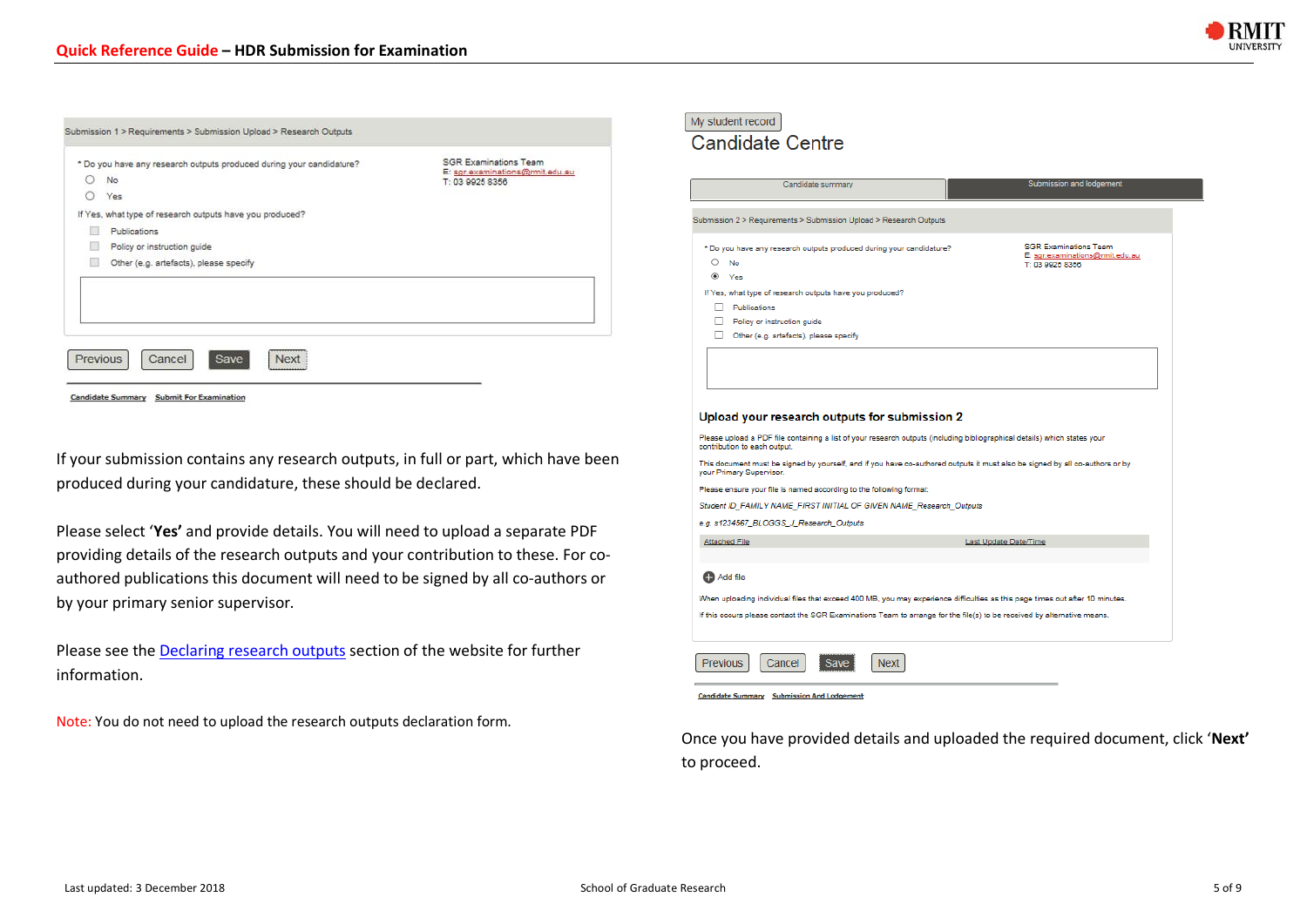

# **Page 4 – Embargo/confidentiality**

If you have already applied for and received an outcome to your Embargo and/or Confidentiality Agreement request, this section will already be completed.



If you do not require an Embargo and/or Confidentiality Agreement, please select '**No'**.

If you still need to apply for an Embargo and/or Confidentiality Agreement please select the relevant '**Yes'** option, and then lodge an Embargo/Confidentiality request with SGR Examinations.



Candidate Summary Submit For Examination

Please refer to the Embargo/confidentiality agreement section of the website for further information.

Once you have selected the appropriate option, click '**Next'** to proceed.

#### **Page 5 – Review**

Here you can review all responses and attachments. Please make sure all sections have been completed accurately and you have uploaded the correct files. If needed please go back and amend your response using the '**Previous'** button.

|    |                                         | Before submitting your thesis / dissertation to SGR, please double check your answers and uploaded files are correct. |
|----|-----------------------------------------|-----------------------------------------------------------------------------------------------------------------------|
|    | * What does your submission consist of? |                                                                                                                       |
| Ñ. | Thesis/dissertation                     |                                                                                                                       |
| 田  | Media files (e.g. film, music)          |                                                                                                                       |
| ▣  | Exhibition (e.g. PRS)                   | Date of exhibition (if known):                                                                                        |
| ш  | Other, please specify (below)           |                                                                                                                       |
|    |                                         |                                                                                                                       |
|    | No                                      | * Do you require a hard copy or portable hard drive (e.g. USB) to be sent to the examiners?                           |

Once you are happy with the details please click '**Next'** to proceed to the Declaration page.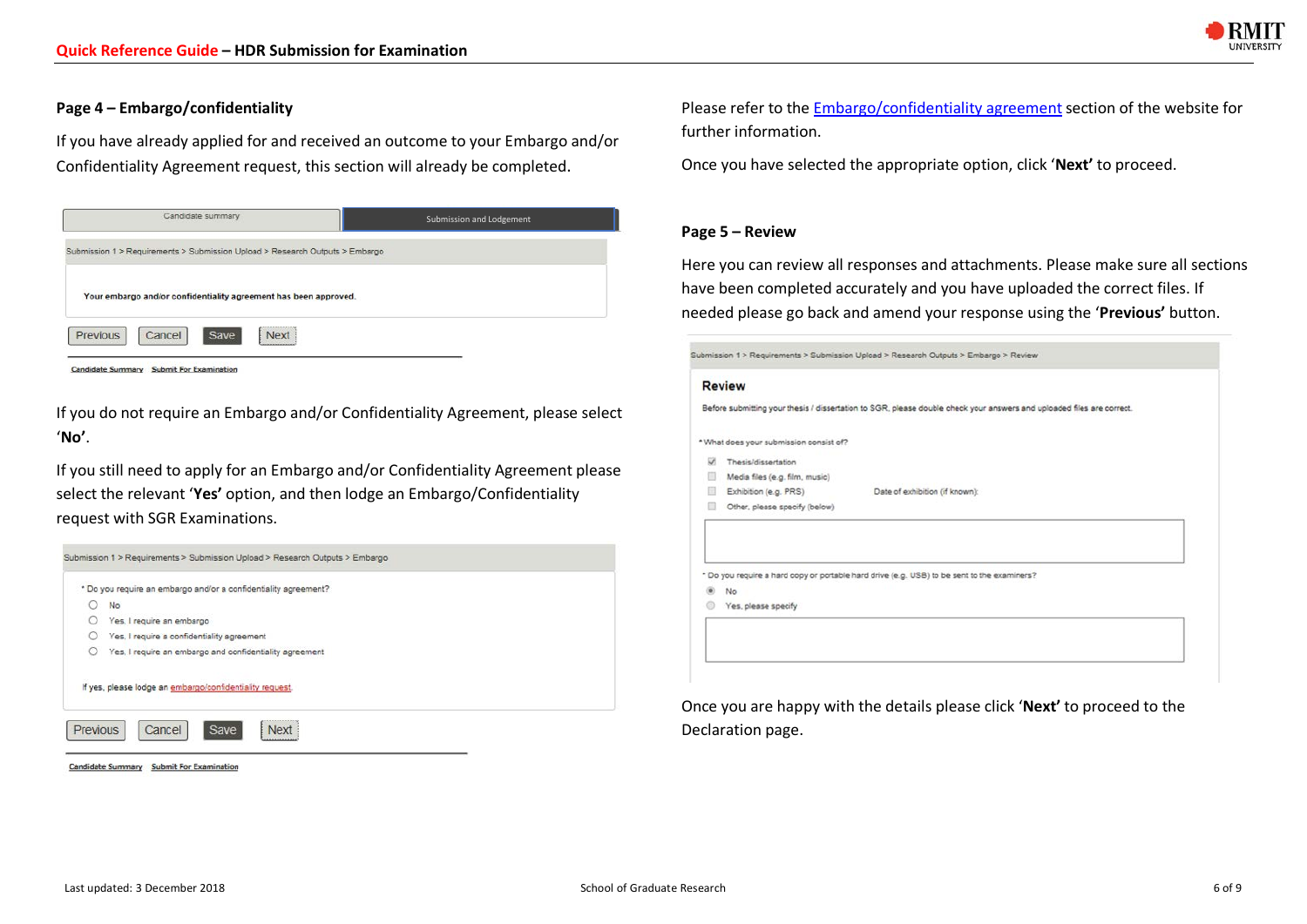

### **Page 6 – Declaration page**

Please read and confirm your agreement to the declaration.

| 1. I certify that except where due acknowledgement has been made, the work is that of the author alone; the work has not                                                                                                                  |
|-------------------------------------------------------------------------------------------------------------------------------------------------------------------------------------------------------------------------------------------|
| been submitted previously, in whole or in part, to qualify for any other academic award; the content of the                                                                                                                               |
| thesis/dissertation is the result of work which has been carried out since the official commencement date of the<br>approved research program; any editorial work, paid or unpaid, carried out by a third party is acknowledged; and, the |
| Australian Code for the Responsible Conduct of Research 2018 have been followed.                                                                                                                                                          |
| 2. Where any professional proof-reader/editor has been used in producing this thesis/dissertation I have complied with the<br>Institute of Professional Editors Ltd Guidelines for editing research theses.                               |
| 3. I certify that my thesis/dissertation contains no material which infringes the RMIT Privacy and Information Management                                                                                                                 |
| Policy, and the Privacy and Data Protection Act 2014 (Vic). Materials include but are not limited to signatures, home                                                                                                                     |
| addresses, phone numbers, email address or contact details of any other person(s). Where applicable, I acknowledge<br>that RMIT will display my personal information in my thesis/dissertation in the freely accessible RMIT Research     |
| Repository.                                                                                                                                                                                                                               |
| 4. I warrant that if any intellectual property of any third party is used in my thesis/dissertation, I have obtained permission<br>from the intellectual property owner for use of their intellectual property in my thesis/dissertation. |
| 5. I give express permission to RMIT University to reproduce, communicate, compare and archive this work, to the extent                                                                                                                   |
| deemed necessary by RMIT University in its sole discretion, for the purpose of detecting plagiarism.                                                                                                                                      |
| 6. I certify the accuracy and completeness of this declaration and agree to indemnify RMIT University against any loss or                                                                                                                 |
| liability, including liability to any third party, which may be incurred by RMIT University as a result of its reliance upon this                                                                                                         |
| declaration where such loss or liability results from the inaccuracy or incompleteness of any part of this declaration.                                                                                                                   |
|                                                                                                                                                                                                                                           |
|                                                                                                                                                                                                                                           |
| I acknowledge that I have read, abided and agree with the declaration above.                                                                                                                                                              |

To send your submission through to SGR for processing click on '**Submit'**.

A confirmation that your submission has been sent to SGR for approval will appear on the next page.



Note: when you have clicked '**Submit'** and received confirmation, your submission status on the Submission and lodgement page will change to **Pending**. This means that your submission is currently with the School of Graduate Research for processing and approval.

| Candidate summary                                 |                                                                                       |                                                                          | Submission and Lodgement                                                                                                                              |  |
|---------------------------------------------------|---------------------------------------------------------------------------------------|--------------------------------------------------------------------------|-------------------------------------------------------------------------------------------------------------------------------------------------------|--|
| Submission for examination                        |                                                                                       |                                                                          |                                                                                                                                                       |  |
|                                                   | <b>Submission eligibility</b>                                                         |                                                                          |                                                                                                                                                       |  |
|                                                   |                                                                                       | To submit for examination, you must have met the following requirements: |                                                                                                                                                       |  |
|                                                   | · completed all three milestones.<br>· obtained approval from your Primary Supervisor |                                                                          | - completed the mandatory Research Methods/Strategies course(s) for DR231 - PhD (App Biology & Biotech), and<br>and School to submit for examination. |  |
|                                                   | Research (SGR) Examinations Team.                                                     |                                                                          | If you are considering submitting for examination without Primary Supervisor and/or School approval, please contact the School of Graduate            |  |
|                                                   |                                                                                       |                                                                          | If you are submitting prior to your early submission date 01/03/2021, please contact the SGR Examinations team.                                       |  |
| <b>SGR Examinations Team</b><br>Tel: 03 9925 8356 | Email: sgr.examinations@rmit.edu.au                                                   |                                                                          |                                                                                                                                                       |  |
| Submission Nbr                                    | Type                                                                                  | Title                                                                    |                                                                                                                                                       |  |
| ٠                                                 | Examination                                                                           | Title                                                                    |                                                                                                                                                       |  |
|                                                   |                                                                                       |                                                                          |                                                                                                                                                       |  |

Note: your submission date is not confirmed until SGR have approved your submission. This can take up to three working days.

Once your submission has been approved by SGR the status on the submission grid will update to **Approved** and you will receive confirmation from SGR of your final submission date.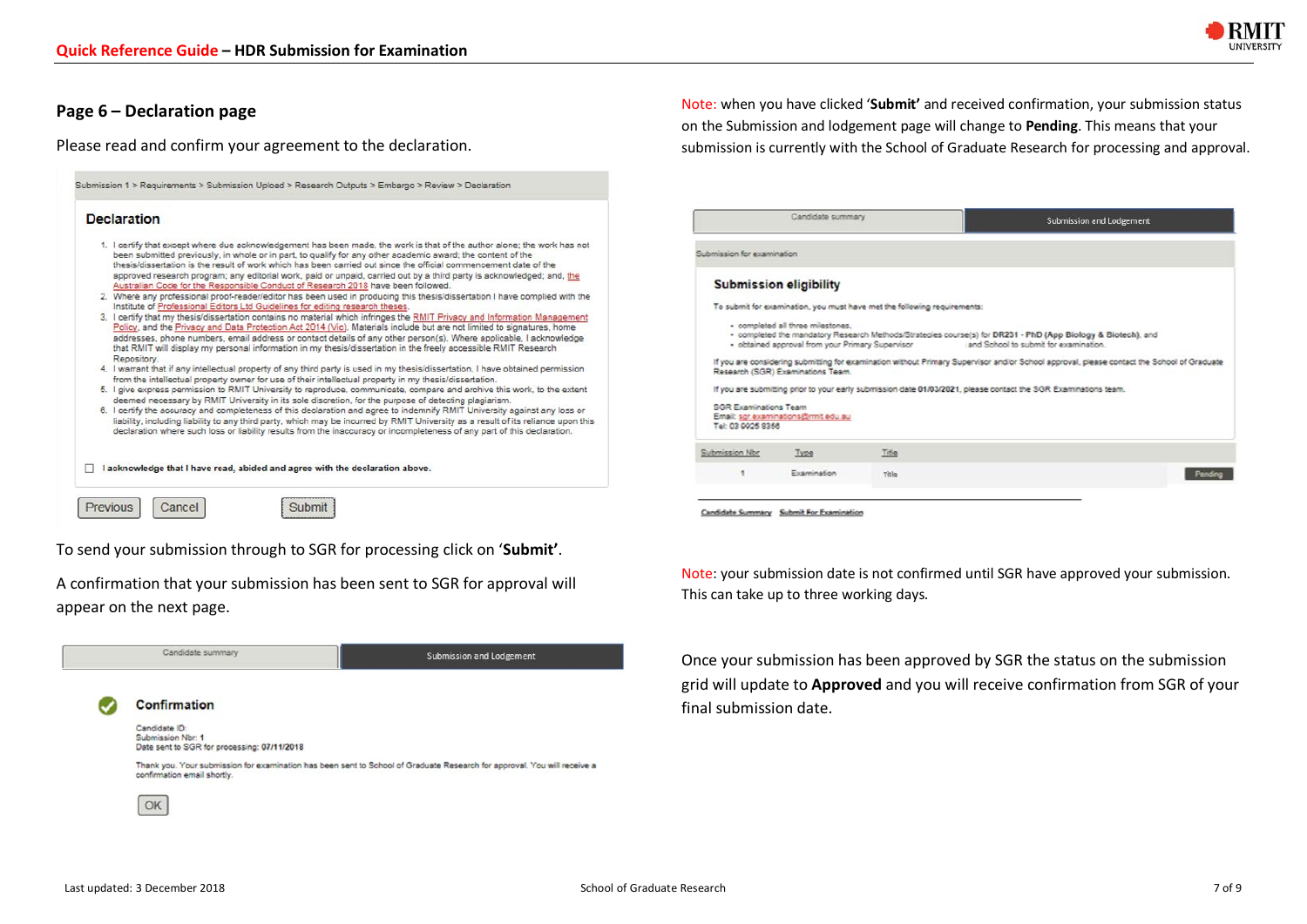

# **Error Messages**

# When trying to proceed to the next page

| u | Exhibition (e.g. PRS)<br>Other, please specify (below)                                        | Date of exhibition (if known):       |                                   |
|---|-----------------------------------------------------------------------------------------------|--------------------------------------|-----------------------------------|
|   | you require a hard copy or portable herd drive (e.g. USB) to be sent to the examiners'        |                                      |                                   |
| o | No                                                                                            |                                      |                                   |
|   | Yes, please specify                                                                           |                                      |                                   |
|   |                                                                                               |                                      |                                   |
|   | File upload for submission 2                                                                  | Message                              |                                   |
|   | Please upload your thesis/dissertation and response to ex-<br>examination of your submission. | Must answer all mandatory questions. | additional files required for re- |
|   | Please ensure your files are named according to the follo-                                    | <b>TERRITORES</b><br>OK              |                                   |
|   | Student ID, FAMILY NAME, FIRST INITIAL OF GIVEN N.                                            |                                      |                                   |

This means that you have not answered a mandatory question. Please review the page, the sections that are missing will appear in red.

# **Issues with uploading files**



If you are trying to upload larger files or a rare file type, then the system may not be able to accept it. If this happens please contact the SGR Examinations Team to arrange for the files to be provided by an alternative means.



You will need to upload a document to be able to proceed to the next page, if you are unable to upload your thesis/dissertation file please upload a PDF document which states you are having issues uploading your file and that you have contacted the SGR Examinations Team.

#### **SGR Examination contact details**

Examinations Team School of Graduate Research RMIT University Building 91, Level 2, 110 Victoria Street, Carlton VIC 3053 Tel: +61 9925 8356 Email: sgr.examinations@rmit.edu.au